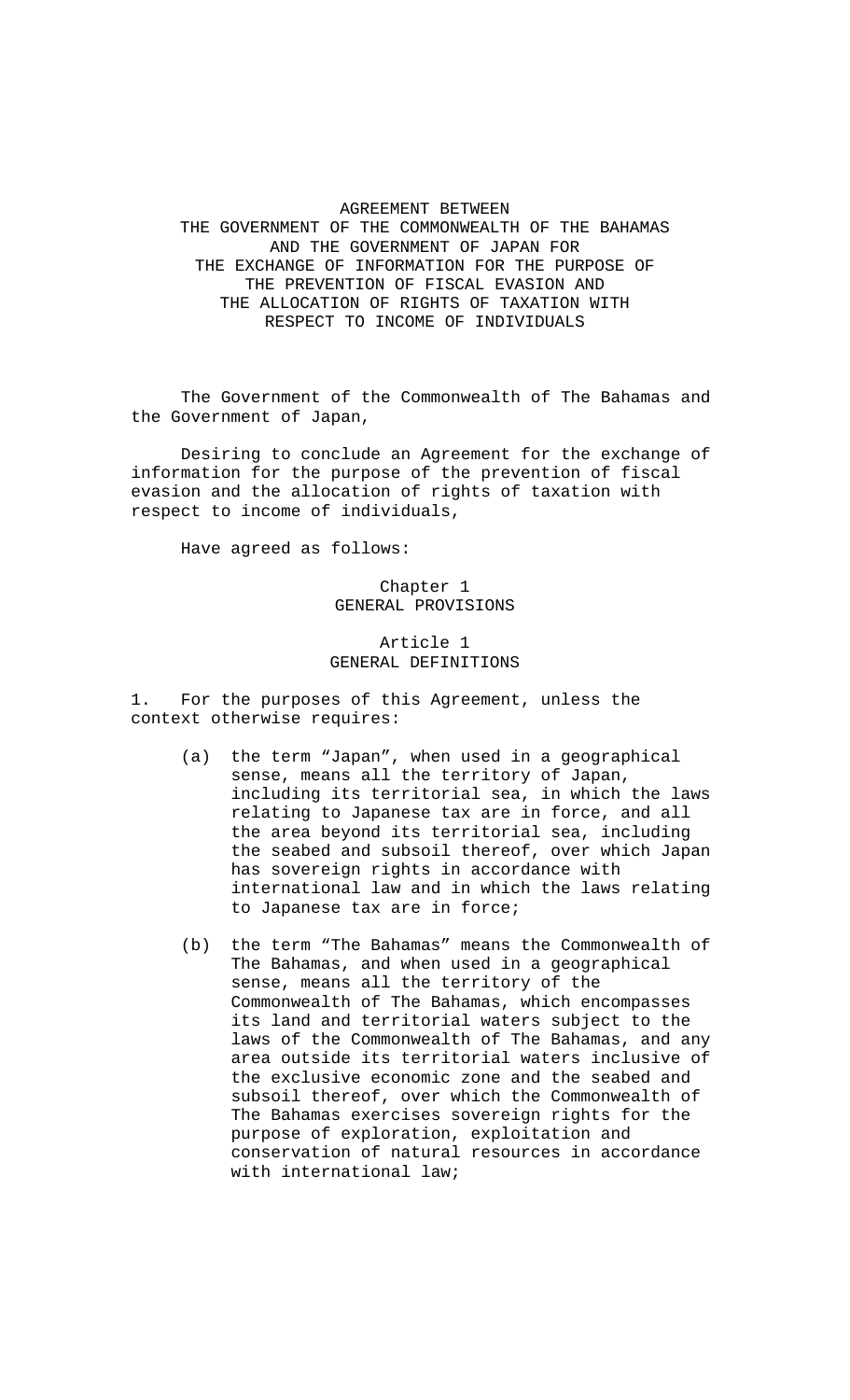- (c) the term "Contracting Party" means The Bahamas or Japan as the context requires;
- (d) the term "competent authority" means:
	- (i) in the case of Japan, the Minister of Finance or an authorised representative of the Minister; and
	- (ii) in the case of The Bahamas, the Minister of Finance or an authorised representative of the Minister;
- (e) the term "person" includes an individual, a company and any other body of persons;
- (f) the term "company" means any body corporate or any entity that is treated as a body corporate for tax purposes;
- (g) the term "national" means:
	- (i) in the case of Japan, any individual possessing the nationality of Japan, any juridical person created or organised under the laws of Japan and any organisation without juridical personality treated for the purposes of Japanese tax as a juridical person created or organised under the laws of Japan; and
	- (ii) in the case of The Bahamas, any individual possessing the nationality or citizenship of The Bahamas, or any legal person, partnership, association or other entity deriving its status as such from the laws in force in The Bahamas;
- (h) the term "publicly traded company" means any company whose principal class of shares is listed on a recognised stock exchange provided its listed shares can be readily purchased or sold by the public. Shares can be readily purchased or sold "by the public" if the purchase or sale of shares is not implicitly or explicitly restricted to a limited group of investors;
- (i) the term "principal class of shares" means the class or classes of shares representing a majority of the voting power and value of a company;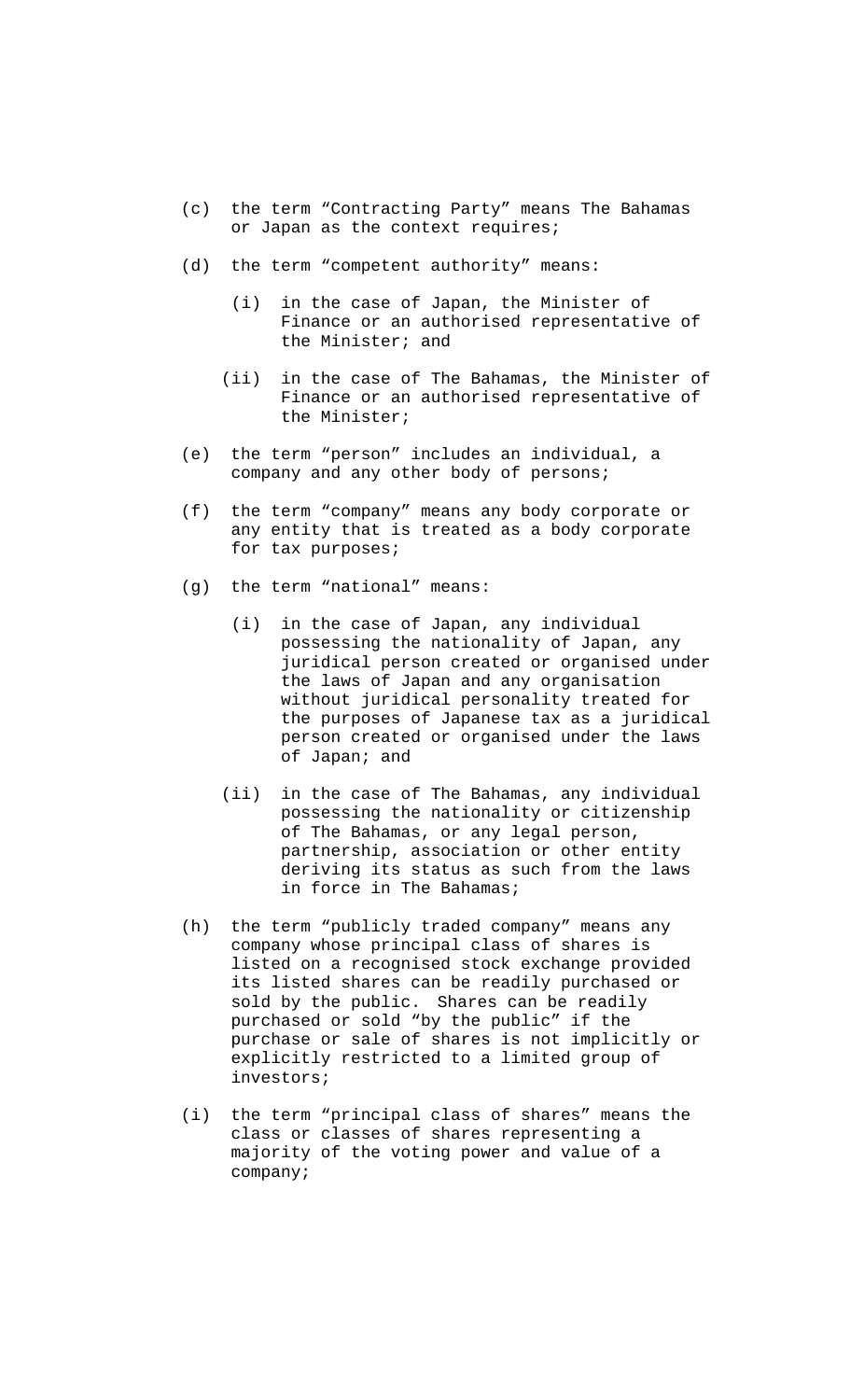- (j) the term "recognised stock exchange" means:
	- (i) any stock exchange established by a Financial Instruments Exchange or an approved-type financial instruments firms association under the Financial Instruments and Exchange Law (Law No. 25 of 1948) of Japan;
	- (ii) the Bahamas International Securities Exchange; and
	- (iii) any other stock exchange agreed upon by the competent authorities of the Contracting Parties;
- (k) the term "collective investment fund or scheme" means any pooled investment vehicle, irrespective of legal form. The term "public collective investment fund or scheme" means any collective investment fund or scheme provided the units, shares or other interests in the fund or scheme can be readily purchased, sold or redeemed by the public. Units, shares or other interests in the fund or scheme can be readily purchased, sold or redeemed "by the public" if the purchase, sale or redemption is not implicitly or explicitly restricted to a limited group of investors;
- (l) the term "Applicant Party" means the Contracting Party requesting information;
- (m) the term "Requested Party" means the Contracting Party requested to provide information;
- (n) the term "information gathering measures" means laws and administrative or judicial procedures that enable a Contracting Party to obtain and provide the information requested; and
- (o) the term "information" means any fact, statement or record in any form whatever.

2. As regards the application of this Agreement at any time by a Contracting Party, any term not defined therein shall, unless the context otherwise requires, have the meaning that it has at that time under the laws of that Contracting Party, any meaning under the applicable tax laws of that Contracting Party prevailing over a meaning given to the term under other laws of that Contracting Party.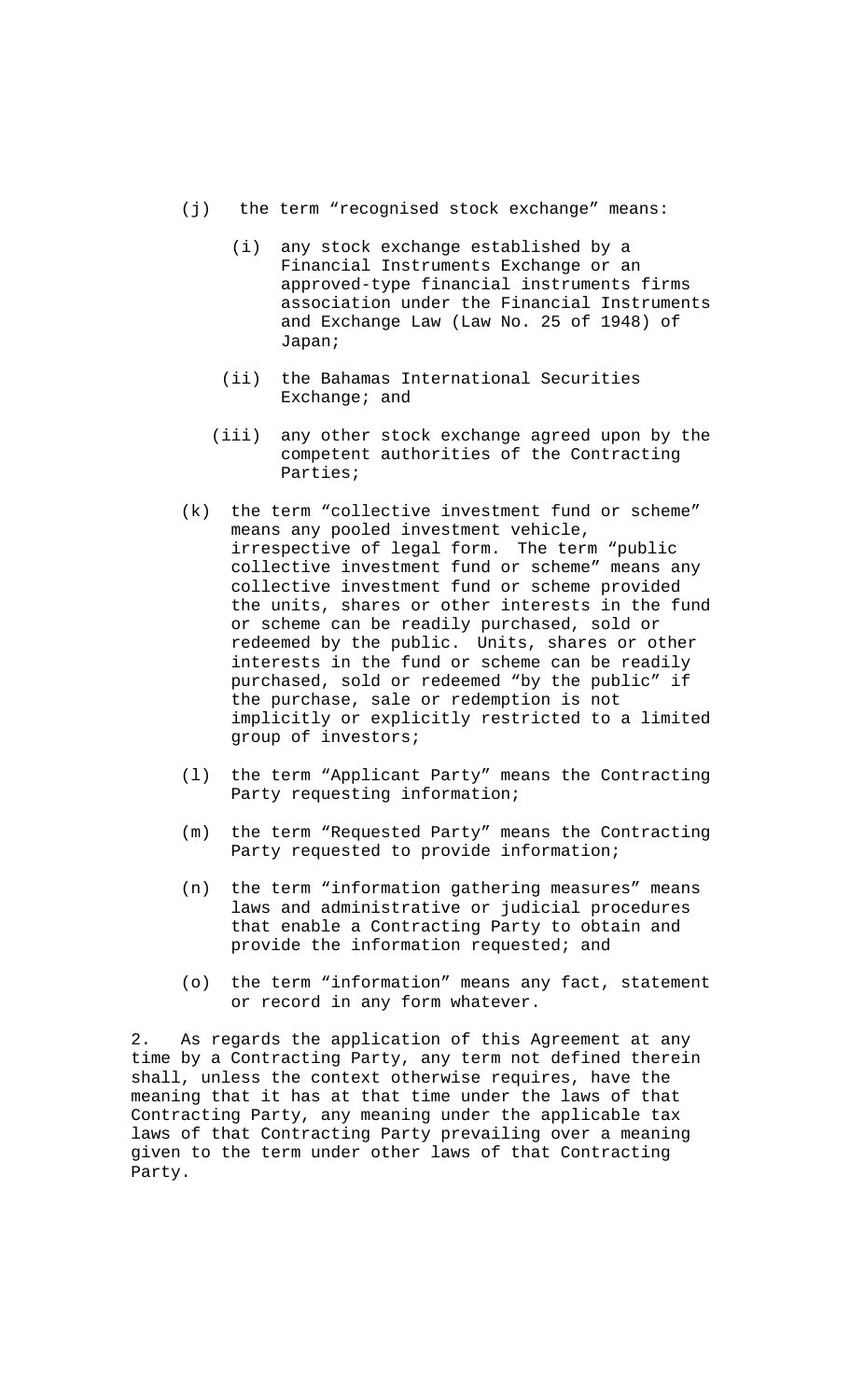#### Chapter 2 EXCHANGE OF INFORMATION

#### Article 2 OBJECT AND SCOPE

 The competent authorities of the Contracting Parties shall provide assistance through exchange of information that is foreseeably relevant for the carrying out of this Agreement or to the administration or enforcement of the laws of the Contracting Parties concerning taxes referred to in Article 4. Such information shall include information that is foreseeably relevant to the determination, assessment and collection of such taxes, the recovery and enforcement of tax claims, or the investigation or prosecution of tax matters. Information shall be exchanged in accordance with the Agreement and shall be treated as confidential in the manner provided in Article 8. When the Requested Party obtains and provides information under the Agreement, the procedural rights and safeguards secured to persons by the laws or administrative practices of the Requested Party remain applicable, to the extent that they do not unduly prevent or delay effective exchange of information.

# Article 3 JURISDICTION

 The Requested Party is not obligated to provide information which is neither held by its authorities nor in the possession or control of persons who are within its territorial jurisdiction.

# Article 4 TAXES COVERED

1. This Chapter shall apply to taxes of every kind and description imposed on behalf of a Contracting Party or of its local authorities.

2. The competent authorities of the Contracting Parties shall notify each other of any significant changes that have been made in their respective tax laws.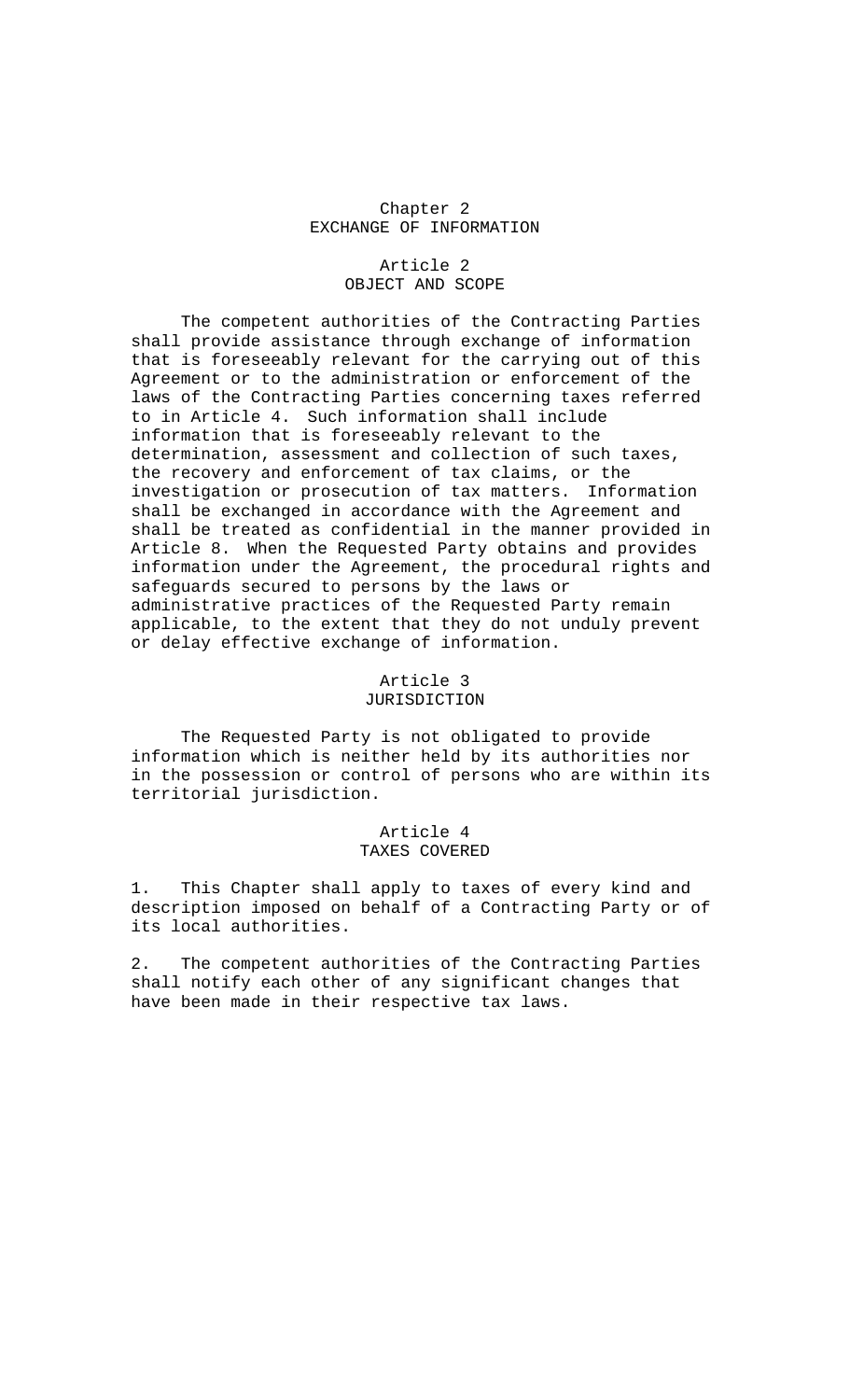### Article 5 EXCHANGE OF INFORMATION UPON REQUEST

1. The competent authority of the Requested Party shall provide upon request information for the purposes referred to in Article 2. Such information shall be provided without regard to whether the conduct that is the subject of the request would constitute a crime under the laws of the Requested Party if such conduct occurred in the Requested Party.

2. If the information in the possession of the competent authority of the Requested Party is not sufficient to enable it to comply with the request for information, the Requested Party shall use all relevant information gathering measures to provide the Applicant Party with the information requested, notwithstanding that the Requested Party may not need such information for its own tax purposes.

3. If specifically requested by the competent authority of the Applicant Party, the competent authority of the Requested Party shall provide information under this Article, to the extent allowable under its laws, in the form of authenticated copies of original records.

4. Each Contracting Party shall ensure that its competent authority for the purposes specified in Article 2, has the authority to obtain and provide upon request:

- (a) information held by banks, other financial institutions, and any person acting in an agency or fiduciary capacity including nominees and trustees; and
- (b) information regarding the ownership of companies, partnerships, trusts, foundations and other persons, including, within the constraints of Article 3, ownership information on all such persons in an ownership chain; in the case of trusts, information on settlors, trustees and beneficiaries; and in the case of foundations, information on founders, members of the foundation council and beneficiaries. This Agreement does not create an obligation on the Contracting Parties to obtain or provide ownership information with respect to publicly traded companies or public collective investment funds or schemes unless such information can be obtained without giving rise to disproportionate difficulties.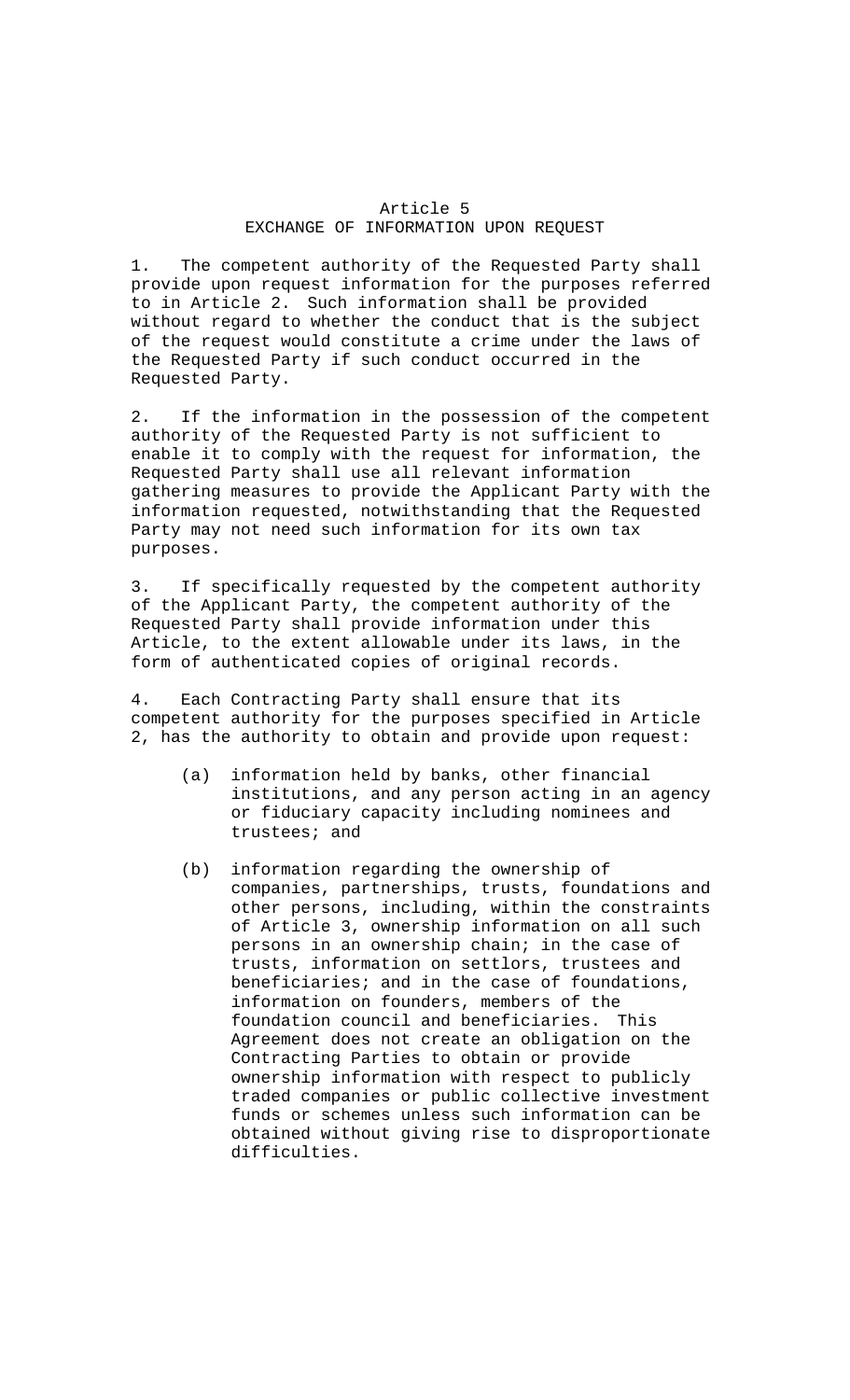5. The competent authority of the Applicant Party shall provide the following information in writing to the competent authority of the Requested Party when making a request for information under this Agreement to demonstrate the foreseeable relevance of the information sought to the request:

- (a) the identity of the taxpayer that is the subject of the request;
- (b) the identity of the person in respect of whom information is requested, if that person is not the taxpayer referred to in subparagraph (a);
- (c) a statement of the information requested including its nature and the form in which the Applicant Party wishes to receive the information from the Requested Party;
- (d) the period of time with respect to which the information requested is required for the tax purposes;
- (e) the tax purposes (including the legal grounds) for which the information requested is sought;
- (f) the reason for believing that the information requested is foreseeably relevant for the carrying out of this Agreement or to the administration or enforcement of the laws of the Applicant Party concerning taxes referred to in Article 4;
- (g) grounds for believing that the information requested is held by the Requested Party or is in the possession or control of a person who is within the territorial jurisdiction of the Requested Party;
- (h) to the extent known, the name and address of any person believed to be in possession or control of the information requested;
- (i) a statement that the request is in conformity with the laws and administrative practices of the Applicant Party, that the Applicant Party would be able to obtain the information under the laws or in the normal course of administrative practices of the Applicant Party in similar circumstances and that the request is in conformity with the Agreement; and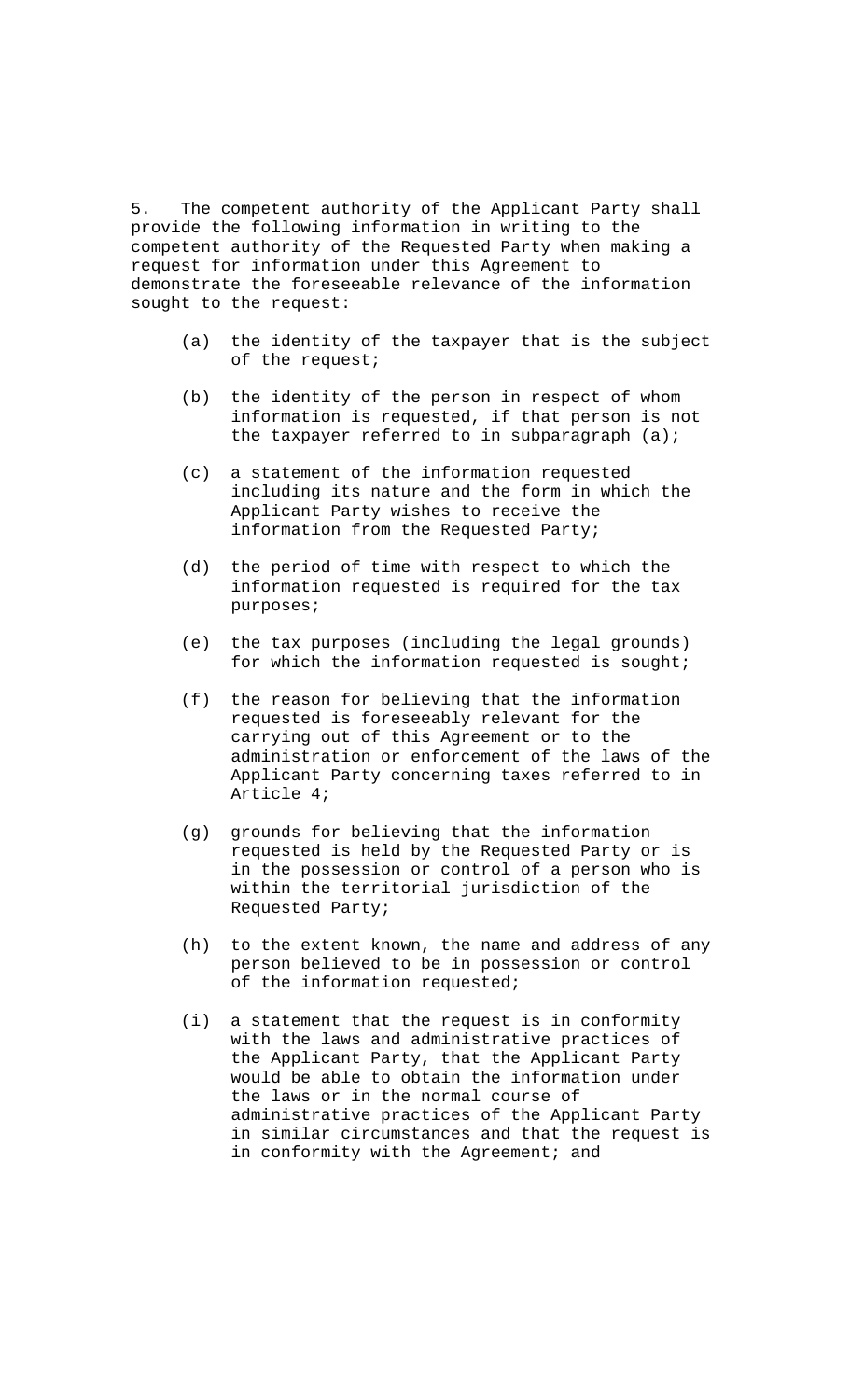(j) a statement that the Applicant Party has pursued all means available within its territorial jurisdiction to obtain the information requested, except those that would give rise to disproportionate difficulties.

6. The competent authority of the Requested Party shall forward the information requested as promptly as possible to the Applicant Party. To ensure a prompt response, the competent authority of the Requested Party shall:

- (a) confirm receipt of a request in writing to the competent authority of the Applicant Party and shall notify the competent authority of the Applicant Party of deficiencies in the request, if any, within sixty days of the receipt of the request; and
- (b) if the competent authority of the Requested Party has been unable to obtain and provide the information within ninety days of the receipt of the request, including if it encounters obstacles in furnishing the information or it refuses to furnish the information, immediately inform the competent authority of the Applicant Party, explaining the reason for its inability, the nature of the obstacles or the reasons for its refusal.

### Article 6 TAX EXAMINATIONS ABROAD

1. At the request of the competent authority of the Applicant Party, the competent authority of the Requested Party may allow, to the extent permitted under the laws of the Requested Party, representatives of the competent authority of the Applicant Party to be present at the appropriate part of a tax examination in the Requested Party.

2. If the request referred to in paragraph 1 is acceded to, the competent authority of the Requested Party conducting the examination shall, as soon as possible, notify the competent authority of the Applicant Party about the time and place of the examination, the authority or official designated to carry out the examination and the procedures and conditions required by the Requested Party for the conduct of the examination. All decisions with respect to the conduct of the examination shall be made by the Requested Party conducting the examination.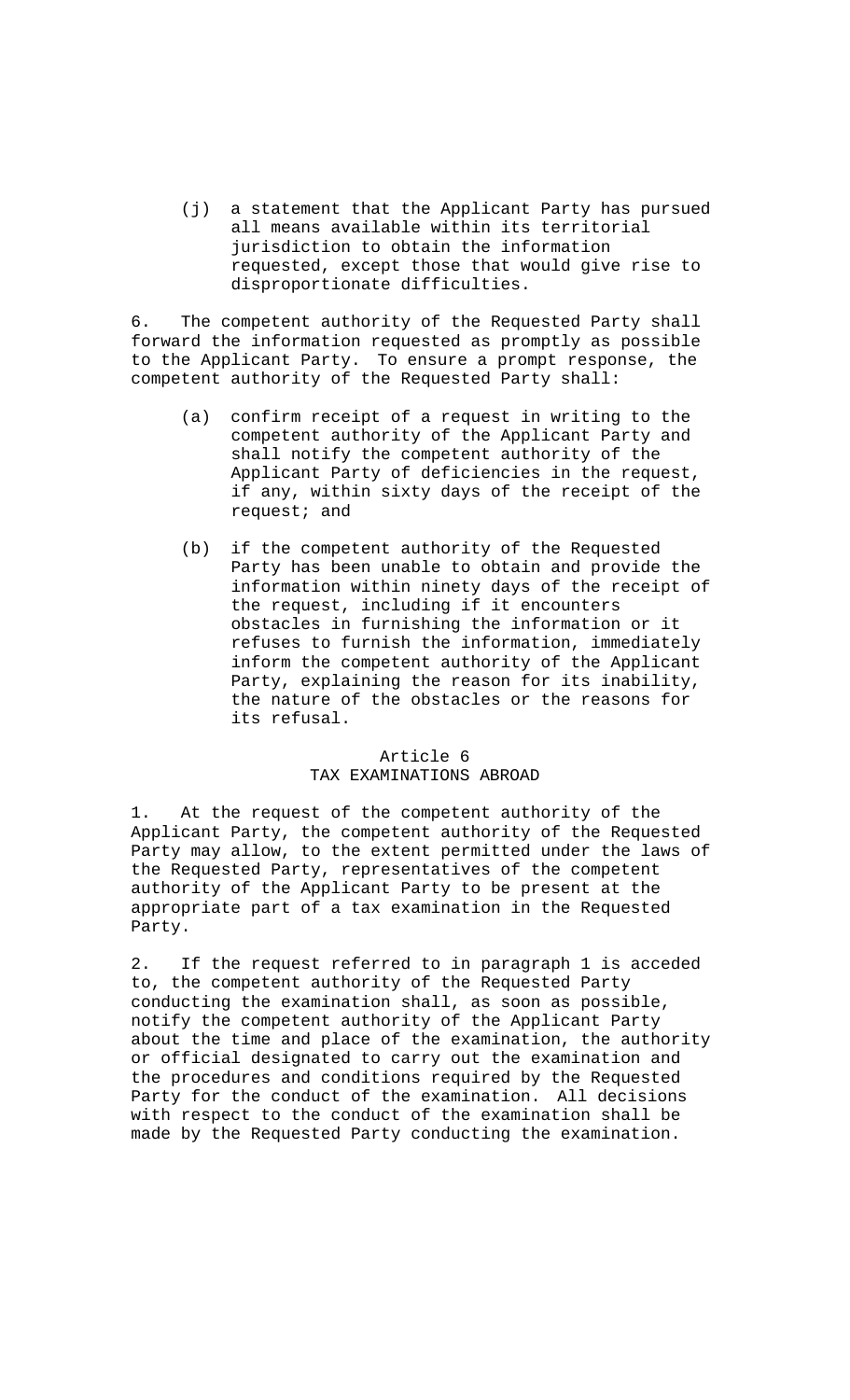#### Article 7 POSSIBILITY OF DECLINING A REQUEST

1. The Requested Party shall not be required to obtain or provide information that the Applicant Party would not be able to obtain under the laws or in the normal course of administrative practices of the Applicant Party in similar circumstances. The competent authority of the Requested Party may decline to assist where the request of the Applicant Party is not made in conformity with this Agreement.

2. This Agreement shall not impose on a Contracting Party the obligation to supply information which would disclose any trade, business, industrial, commercial or professional secret or trade process. Such information includes information relating to communications received or issued by attorneys, solicitors or other admitted legal representatives in their role as such, to the extent that the communications are protected from disclosure under the laws of each Contracting Party. Notwithstanding the foregoing sentences, information of the type referred to in paragraph 4 of Article 5 shall not be treated as such a secret or trade process merely because it meets the criteria in that paragraph.

3. The Requested Party may decline a request for information if the disclosure of the information requested would be contrary to public policy (ordre public) of the Requested Party.

4. A request for information shall not be refused on the ground that the tax claim giving rise to the request is disputed.

5. The Requested Party may decline a request for information if the information is requested by the Applicant Party to administer or enforce any provision of the tax laws of the Applicant Party, or any requirement connected therewith, which discriminates against a national of the Requested Party as compared with a national of the Applicant Party in the same circumstances.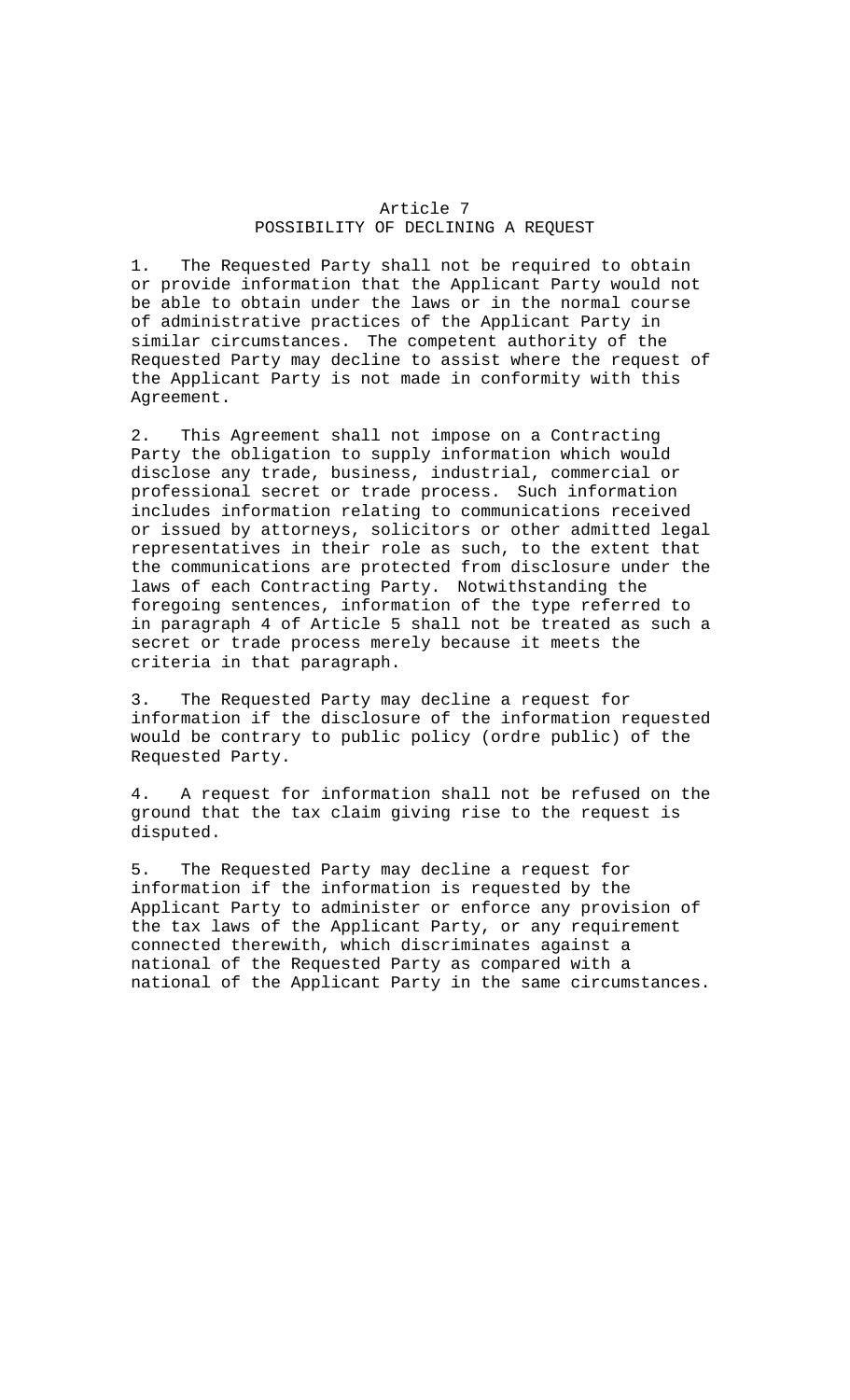# Article 8 CONFIDENTIALITY

 Any information received by a Contracting Party under this Agreement shall be treated as confidential and may be disclosed only to persons or authorities (including courts and administrative bodies) in the Contracting Party concerned with the assessment or collection of, the enforcement or prosecution in respect of, or the determination of appeals in relation to, the taxes referred to in Article 4. Such persons or authorities shall use such information only for such purposes. They may disclose the information in public court proceedings or in judicial decisions. The information may not be disclosed to any other person or authority, including those in non-Contracting Parties, without the express written consent of the Requested Party.

> Article 9 COSTS

 Incidence of costs incurred in providing assistance shall be agreed by the competent authorities of the Contracting Parties.

### Chapter 3 ALLOCATION OF RIGHTS OF TAXATION

### Article 10 PERSONS COVERED

 This Chapter shall apply to individuals who are residents of one or both of the Contracting Parties.

> Article 11 TAXES COVERED

1. This Chapter shall apply to taxes on income of individuals imposed on behalf of a Contracting Party or of its local authorities, irrespective of the manner in which they are levied.

2. In the case of Japan, the existing taxes to which this Chapter shall apply are the income tax and the local inhabitant taxes, and this Chapter shall apply also to any identical or substantially similar taxes that are imposed after the date of signature of this Agreement in addition to, or in place of, such existing taxes.

3. The competent authorities of the Contracting Parties shall notify each other of any significant changes that have been made in their respective tax laws.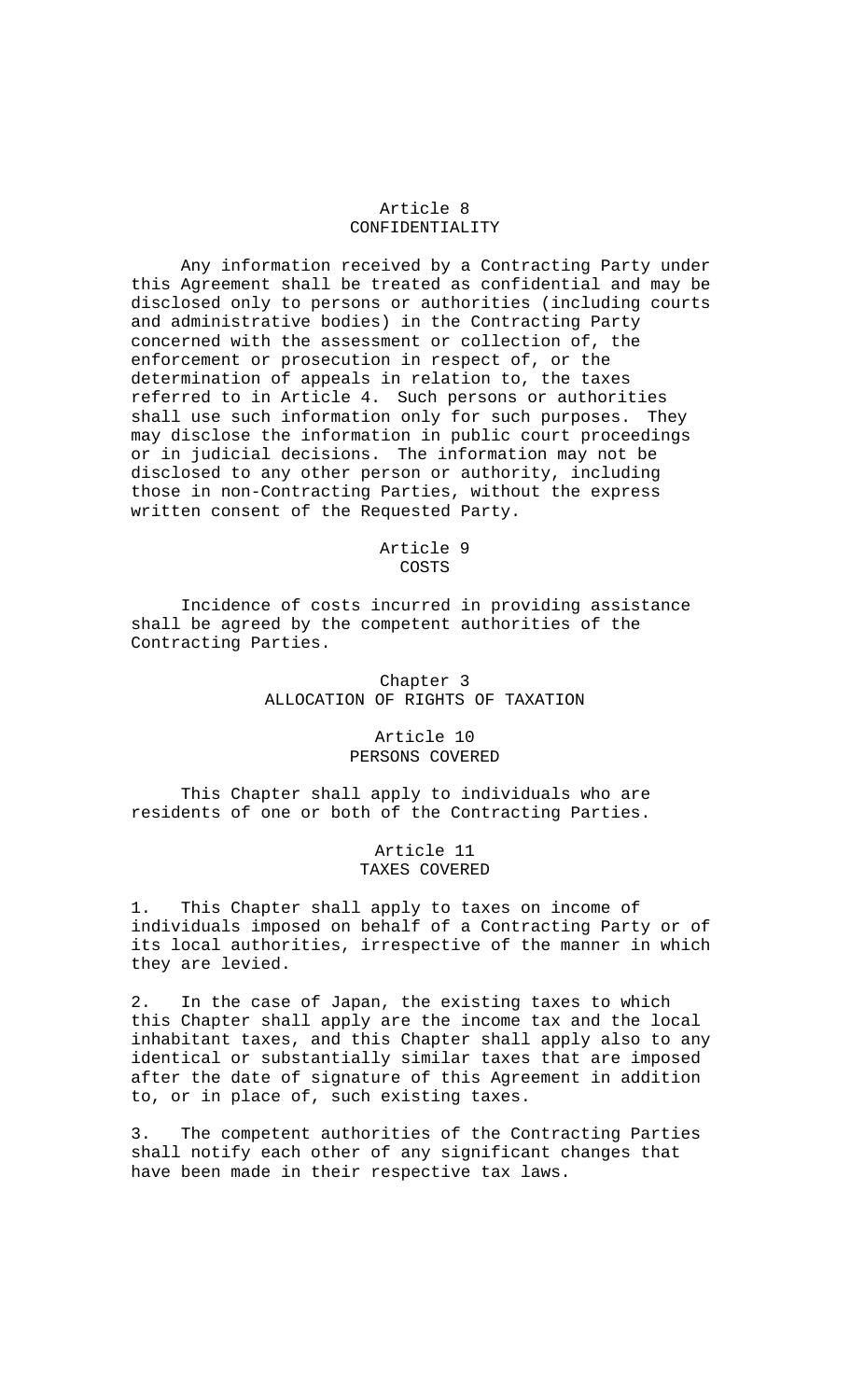#### Article 12 RESIDENT

1. For the purposes of this Chapter, the term "resident of a Contracting Party" means:

- (a) in the case of Japan, any individual who, under the laws of Japan, is liable to tax therein by reason of his domicile, residence or any other criterion of a similar nature except any individual who is liable to tax in Japan in respect only of income from sources in Japan; and
- (b) in the case of The Bahamas, any individual domiciled in The Bahamas who is a citizen of The Bahamas or has been granted permission to reside or remain in The Bahamas pursuant to Parts Four and Six of the Immigration Act of The Bahamas.

2. Where by reason of paragraph 1 an individual is a resident of both Contracting Parties, then his status shall be determined as follows:

- (a) he shall be deemed to be a resident only of the Contracting Party in which he has a permanent home available to him; if he has a permanent home available to him in both Contracting Parties, he shall be deemed to be a resident only of the Contracting Party with which his personal and economic relations are closer (centre of vital interests);
- (b) if the Contracting Party in which he has his centre of vital interests cannot be determined, or if he has not a permanent home available to him in either Contracting Party, he shall be deemed to be a resident only of the Contracting Party in which he has an habitual abode;
- (c) if he has an habitual abode in both Contracting Parties or in neither of them, he shall be deemed to be a resident only of the Contracting Party of which he is a national;
- (d) if he is a national of both Contracting Parties or of neither of them, the competent authorities of the Contracting Parties shall settle the question by mutual agreement.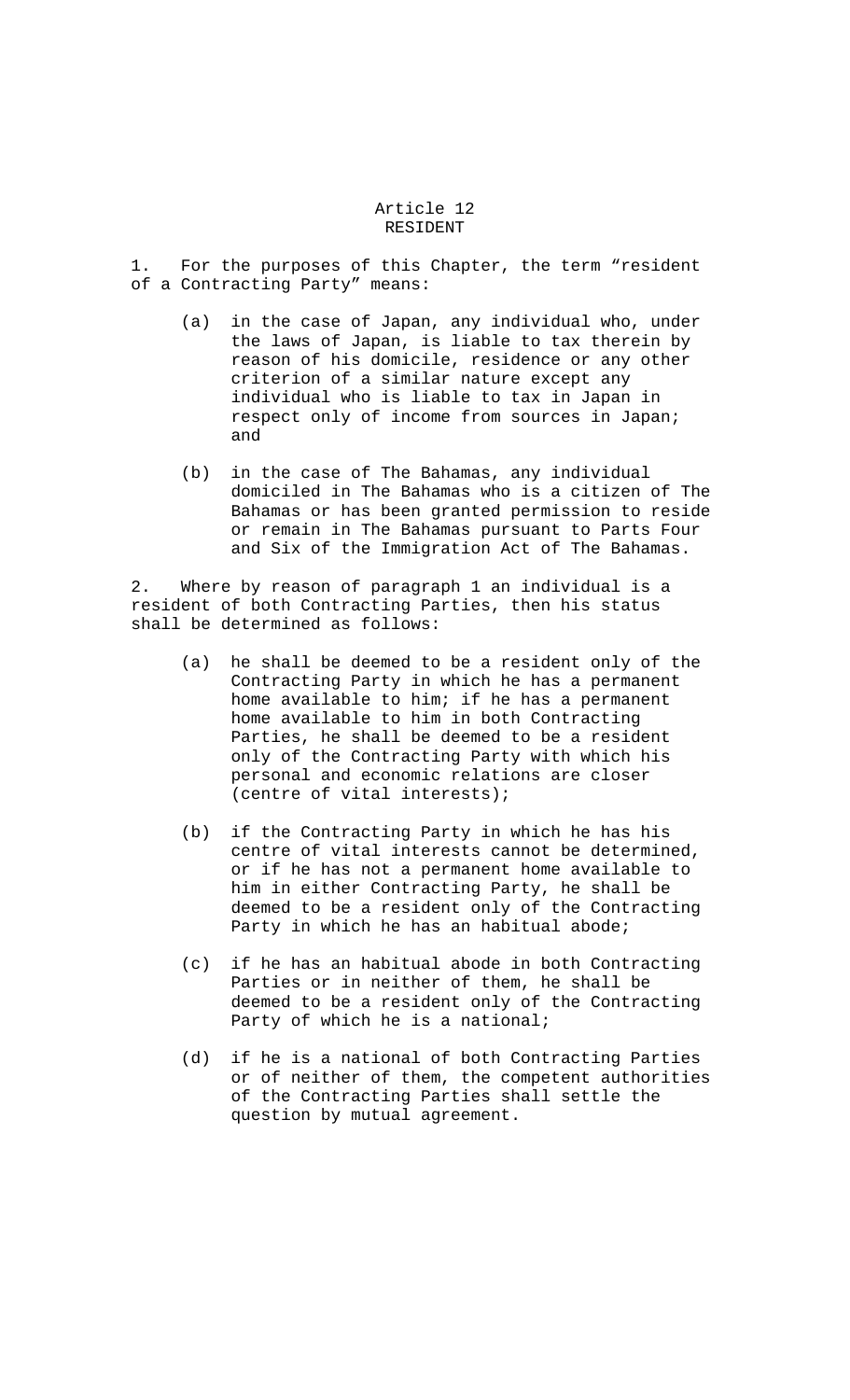#### Article 13 PENSIONS

 Subject to paragraph 2 of Article 14, pensions and other similar remuneration beneficially owned by a resident of a Contracting Party shall be taxable only in that Contracting Party.

### Article 14 GOVERNMENT SERVICE

- 1. (a) Salaries, wages and other similar remuneration paid by a Contracting Party or a local authority thereof to an individual in respect of services rendered to that Contracting Party or local authority, in the discharge of functions of a governmental nature, shall be taxable only in that Contracting Party.
	- (b) However, such salaries, wages and other similar remuneration shall be taxable only in the other Contracting Party if the services are rendered in that other Contracting Party and the individual is a resident of that other Contracting Party who:
		- (i) is a national of that other Contracting Party; or
		- (ii) did not become a resident of that other Contracting Party solely for the purpose of rendering the services.
- 2. (a) Notwithstanding paragraph 1, pensions and other similar remuneration paid by, or out of funds to which contributions are made or created by, a Contracting Party or a local authority thereof to an individual in respect of services rendered to that Contracting Party or local authority shall be taxable only in that Contracting Party.
	- (b) However, such pensions and other similar remuneration shall be taxable only in the other Contracting Party if the individual is a resident of, and a national of, that other Contracting Party.

3. Paragraphs 1 and 2 shall not apply to salaries, wages, pensions, and other similar remuneration in respect of services rendered in connection with a business carried on by a Contracting Party or a local authority thereof.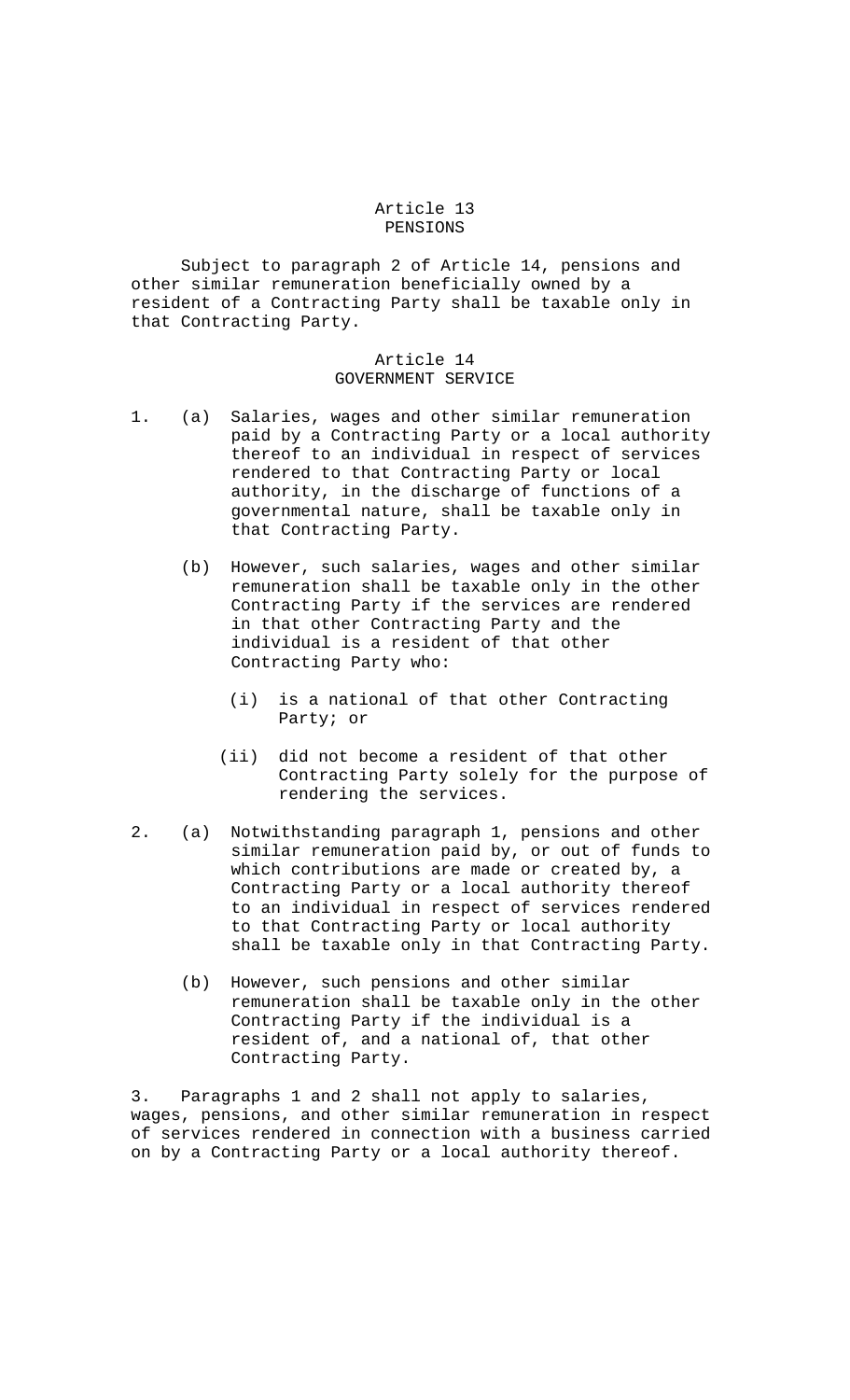#### Article 15 STUDENTS

 Payments which a student or business apprentice who is or was immediately before visiting a Contracting Party a resident of the other Contracting Party and who is present in the first-mentioned Contracting Party solely for the purpose of his education or training receives for the purpose of his maintenance, education or training shall not be taxed in the first-mentioned Contracting Party, provided that such payments arise from sources outside the first-mentioned Contracting Party. The exemption provided by this Article shall apply to a business apprentice only for a period not exceeding one year from the date on which he first begins his training in the first-mentioned Contracting Party.

> Chapter 4 SPECIAL PROVISIONS

# Article 16 MUTUAL AGREEMENT PROCEDURES

1. Where a person considers that the actions of one or both of the Contracting Parties result or will result for him in taxation not in accordance with Chapter 3, he may, irrespective of the remedies provided by the laws of those Contracting Parties, present his case to the competent authority of the Contracting Party of which he is a resident. The case must be presented within three years from the first notification of the action resulting in taxation not in accordance with that Chapter.

2. The competent authority of a Contracting Party shall endeavour, if the objection appears to it to be justified and if it is not itself able to arrive at a satisfactory solution, to resolve the case by mutual agreement with the competent authority of the other Contracting Party, with a view to the avoidance of taxation which is not in accordance with Chapter 3. Any agreement reached shall be implemented notwithstanding any time limits in the laws of the Contracting Parties.

3. The competent authorities of the Contracting Parties shall endeavour to resolve by mutual agreement any difficulties or doubts arising as to the interpretation or application of this Agreement.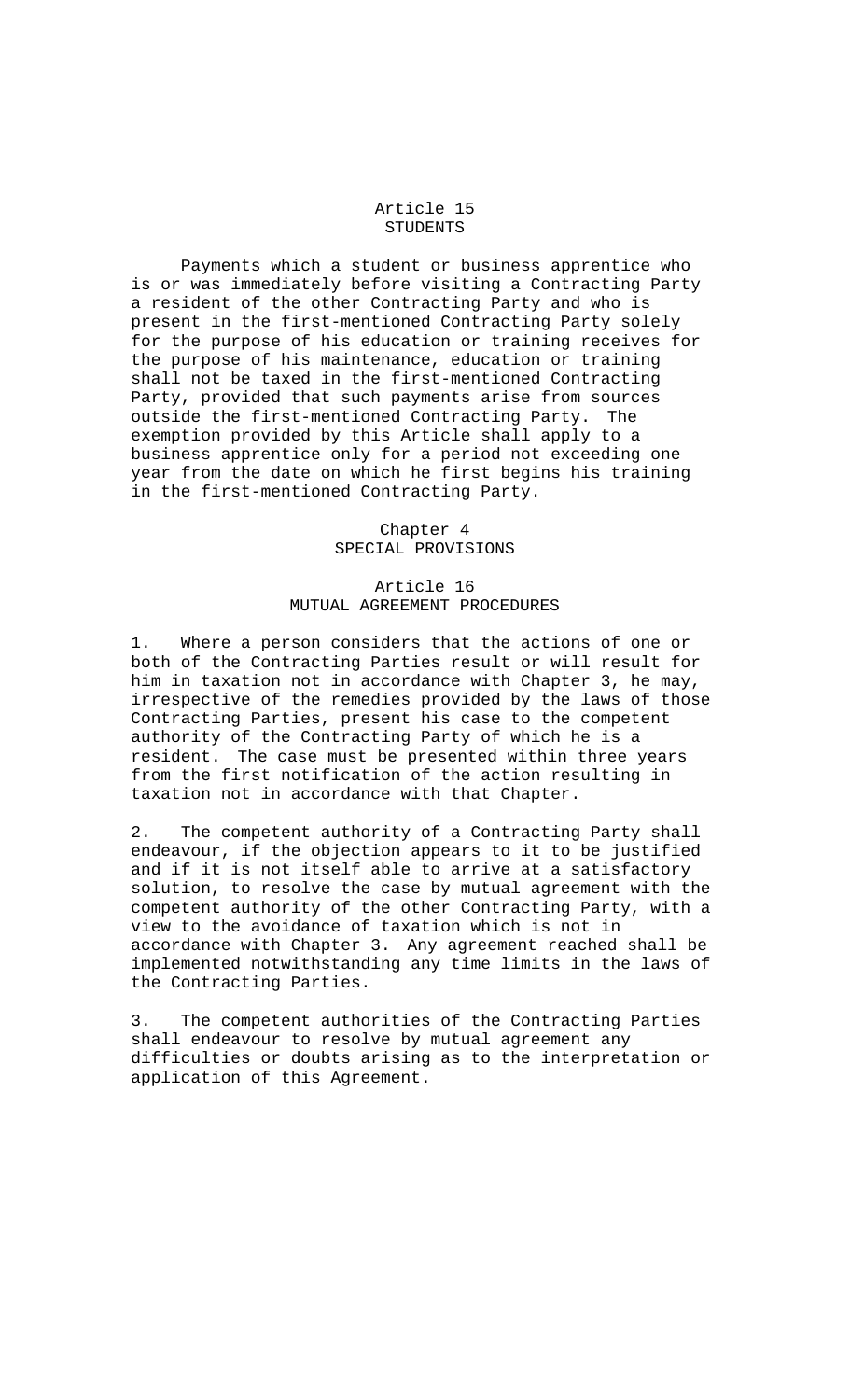4. In addition to the agreements referred to in paragraph 3, the competent authorities of the Contracting Parties may mutually agree on the procedures to be used for the purposes of Chapter 2.

5. The competent authorities of the Contracting Parties may communicate with each other directly for the purpose of reaching an agreement in the sense of the preceding paragraphs of this Article.

#### Chapter 5 FINAL PROVISIONS

# Article 17 HEADINGS

 The headings of the Chapters and the Articles of this Agreement are inserted for convenience of reference only and shall not affect the interpretation of the Agreement.

## Article 18 ENTRY INTO FORCE

1. This Agreement shall be approved in accordance with the legal procedures of each of the Contracting Parties and shall enter into force on the thirtieth day after the date of exchange of diplomatic notes indicating such approval.

- 2. This Agreement shall be applicable:
	- (a) with respect to taxes levied on the basis of a taxable year, for taxes for any taxable years beginning on or after the date on which the Agreement enters into force; and
	- (b) with respect to taxes not levied on the basis of a taxable year, for taxes levied on or after the date on which the Agreement enters into force.

3. Notwithstanding paragraph 2, Chapter 3 shall be applicable:

- (a) with respect to taxes withheld at source, for amounts taxable on or after 1 January in the calendar year next following that in which this Agreement enters into force; and
- (b) with respect to taxes on income which are not withheld at source, for income for any taxable year beginning on or after 1 January in the calendar year next following that in which this Agreement enters into force.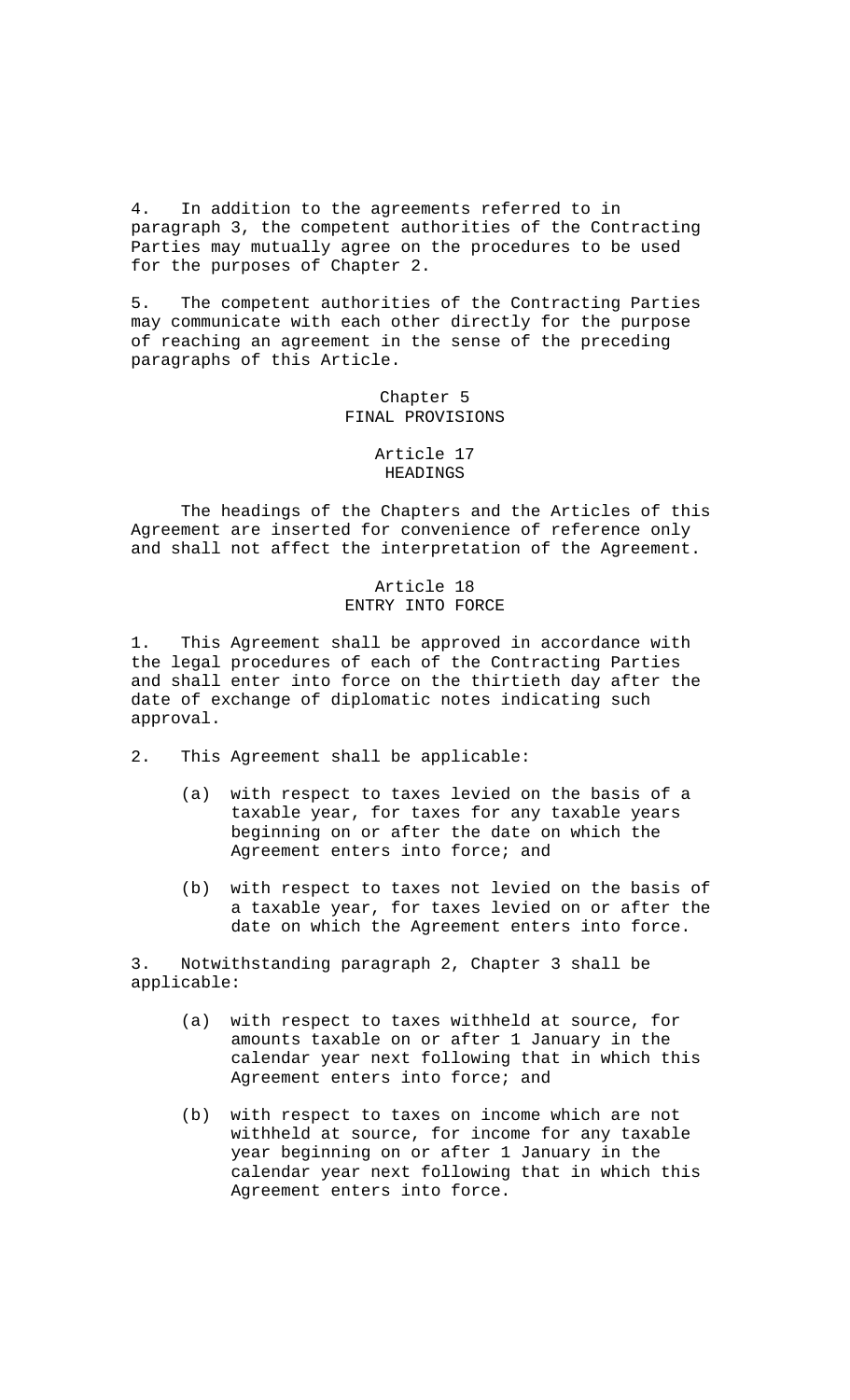#### Article 19 TERMINATION

1. This Agreement shall remain in force until terminated by a Contracting Party. Either Contracting Party may terminate the Agreement by giving written notice to the other Contracting Party, through diplomatic channels, at least six months before the end of any calendar year beginning after the expiry of five years from the date of entry into force of the Agreement.

2. Upon receipt of the written notice of termination referred to in paragraph 1, this Agreement shall cease to have effect:

- (a) with respect to taxes withheld at source, for amounts taxable on or after 1 January in the calendar year next following that in which the notice is given;
- (b) with respect to taxes on income which are not withheld at source, as regards income for any taxable year beginning on or after 1 January in the calendar year next following that in which the notice is given; and
- (c) with respect to other taxes, as regards taxes levied on or after 1 January in the calendar year next following that in which the notice is given.

3. Notwithstanding paragraph 1, each Contracting Party shall remain bound by Article 8 with respect to any information received by that Contracting Party under this Agreement.

 IN WITNESS WHEREOF the undersigned, being duly authorised thereto by their respective Governments, have signed this Agreement.